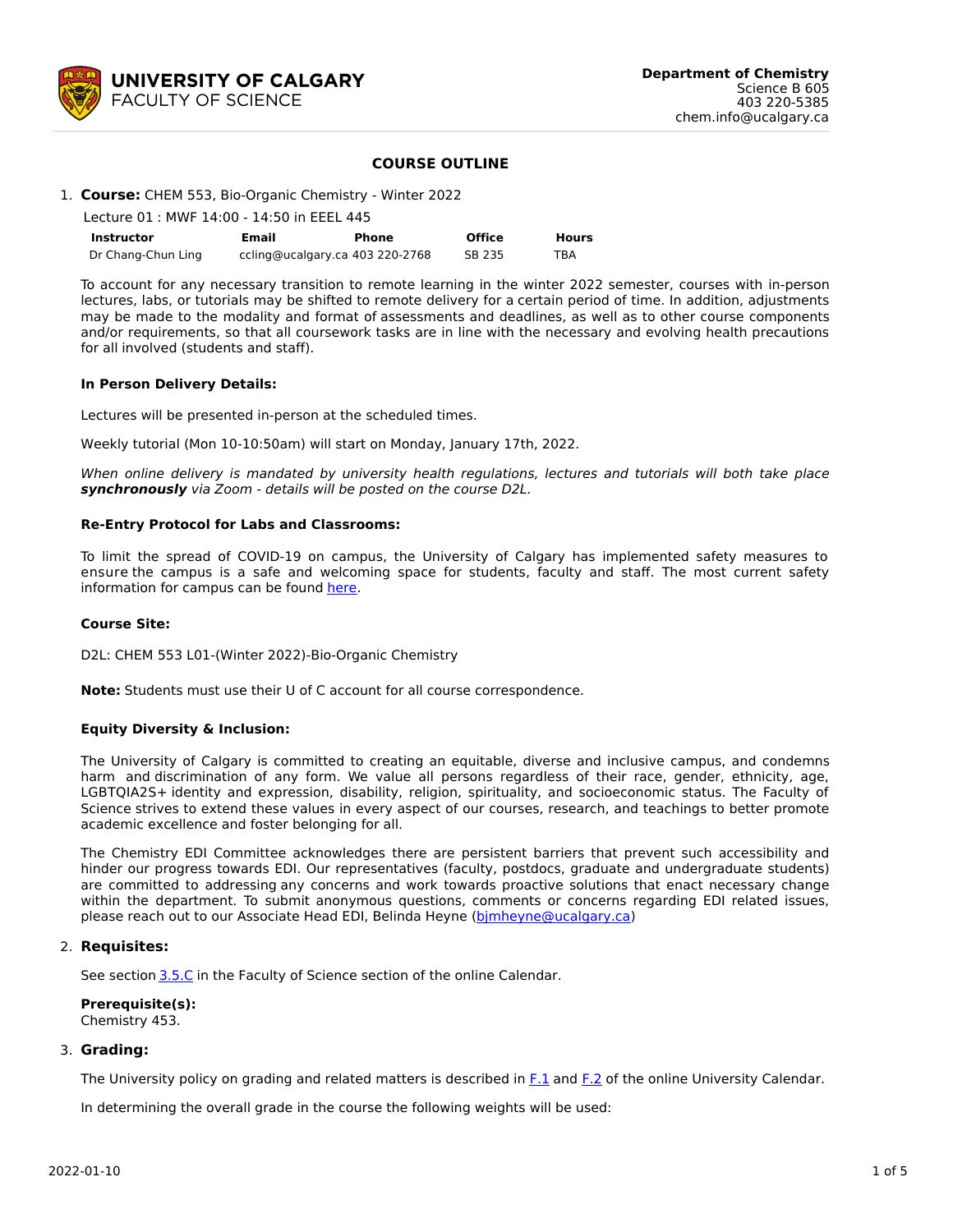| <b>Course</b><br>Component                   |     | Weight Due Date (duration for exams)                                           | <b>Modality</b><br>for exams | <b>Location for exams</b>                                                      |
|----------------------------------------------|-----|--------------------------------------------------------------------------------|------------------------------|--------------------------------------------------------------------------------|
| Coursework <sup>1</sup>                      | 30% | Ongoing                                                                        |                              |                                                                                |
| Midterm                                      | 25% | Mar 11 2022 at 02:00 pm (50 Minutes)                                           | in-person                    | In Class                                                                       |
| Registrar<br>Scheduled Final<br><b>LExam</b> | 45% | Will be available when the final exam<br>schedule is released by the Registrar | in person                    | Will be available when the final exam<br>schedule is released by the Registrar |

 $1$  Coursework include 3 equally weighted take-home assignments that will be given over the semester. The date of each assignment will be announced in class no later than 14 days in advance.

Each of the above components will be given a letter grade using the official university grading system (see [section](https://www.ucalgary.ca/pubs/calendar/current/f-1-1.html) F.1.1). The final grade will be calculated using the grade point equivalents weighted by the percentages given above and then converted to a final letter grade using the official university grade point equivalents.

This course will have a Registrar Scheduled Final exam that will be delivered in-person and on campus. The Final Examination Schedule will be published by the Registrar's Office [approximately](https://www.ucalgary.ca/registrar/exams) one month after the start of the term. The final exam for this course will be designed to be completed within 2 hours.

The conversion between a percentage grade and letter grade is as follows.

|                    |      |                 |         | IR   |                  | IΒ.  | ⊪c   |                 |      |      | lic  |
|--------------------|------|-----------------|---------|------|------------------|------|------|-----------------|------|------|------|
| Minimum % Reauired | 195% | $\parallel$ 85% | $ 80\%$ | 175% | $\frac{1}{2}$ 0% | 165% | 160% | $\frac{155}{6}$ | 150% | 145% | 140% |

Note: The marks for each of the course components will be recorded as a numerical score. These numerical scores will be combined as shown above to arrive at the total numerical score which will then be converted to the letter grade that will be reported to the Registrar. In assigning the final course letter grade, the scale shown above will be used (e.g. A- starts at 80.00%, A at 85.00%)

The University of Calgary offers a [flexible](https://www.ucalgary.ca/pubs/calendar/current/f-1-3.html) grade option, Credit Granted (CG) to support student's breadth of learning and student wellness. Faculty units may have additional requirements or restrictions for the use of the CG grade at the faculty, degree or program level. To see the full list of Faculty of Science courses where CG is not eligible, please visit the following website: [https://science.ucalgary.ca/current-students/undergraduate/program](https://science.ucalgary.ca/current-students/undergraduate/program-advising/flexible-grading-option-cg-grade)advising/flexible-grading-option-cg-grade

## 4. **Missed Components Of Term Work:**

The university has suspended the requirement for students to provide evidence for absences. Please do not attend medical clinics for medical notes or Commissioners for Oaths for statutory declarations.

In the event that a student legitimately fails to submit any online assessment on time (e.g. due to illness etc...), please contact the course coordinator, or the course instructor if this course does not have a coordinator to arrange for a re-adjustment of a submission date. Absences not reported within 48 hours will not be accommodated. If an excused absence is approved, one possible arrangement is that the percentage weight of the legitimately missed assignment could also be pro-rated among the components of the course. This option is at the discretion of the coordinator and may not be a viable option based on the design of this course.

## 5. **Scheduled Out-of-Class Activities:**

There are no scheduled out of class activities for this course.

## 6. **Course Materials:**

RECOMMENDED: Any second year "Organic Chemistry" textbook containing chapters on amino acids, basic peptide/protein structure, carbohydrate chemistry, nucleic acid and lipid chemistry.

In order to successfully engage in their learning experiences at the University of Calgary, students taking online, remote and blended courses are required to have reliable access to the following technology:

- A computer with a supported operating system, as well as the latest security, and malware updates;
- A current and updated web browser;
- Webcam/Camera (built-in or external);
- Microphone and speaker (built-in or external), or headset with microphone;
- Current antivirus and/or firewall software enabled;
- Stable internet connection.

For more information please refer to the UofC **[ELearning](https://elearn.ucalgary.ca/technology-requirements-for-students)** online website.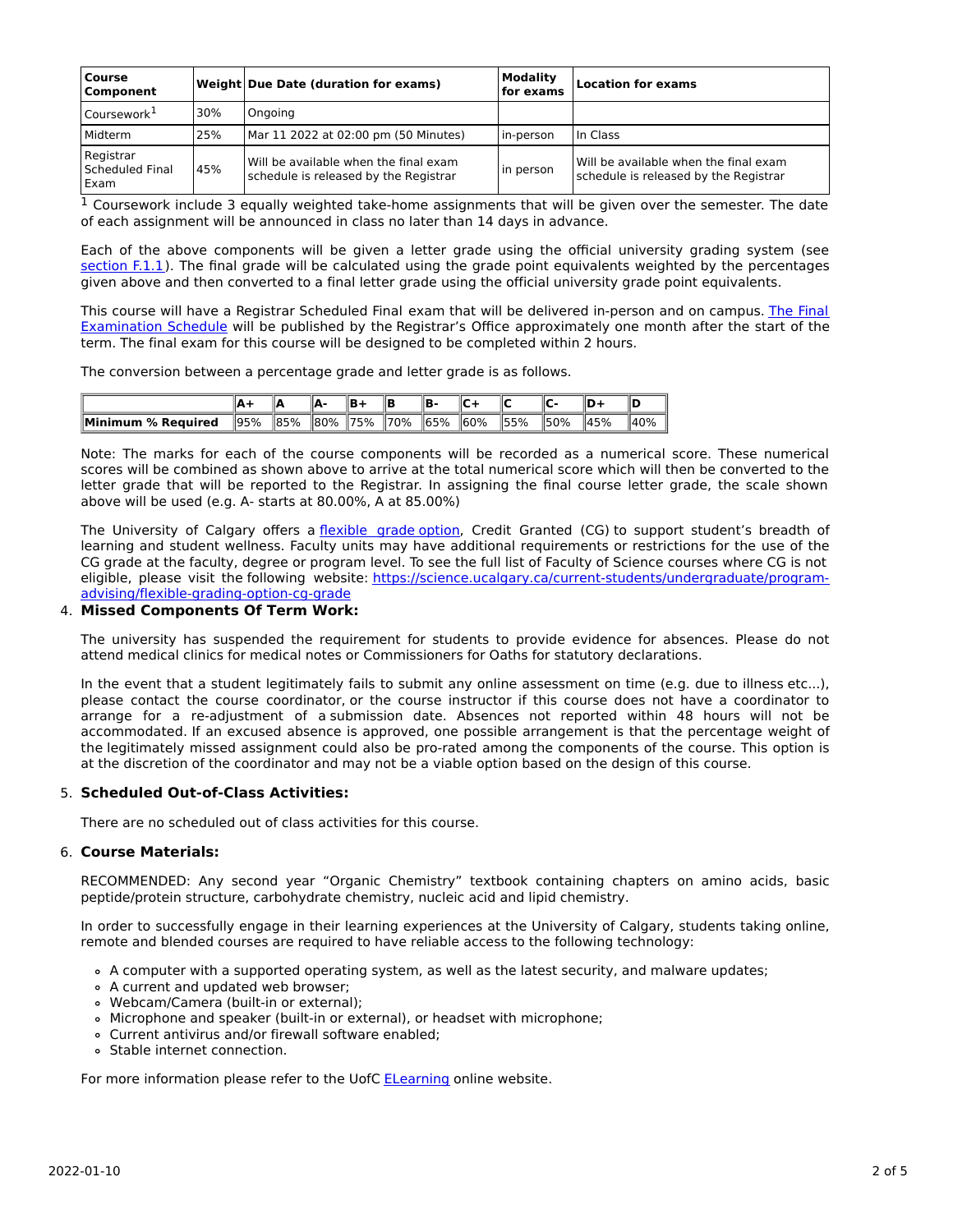## 7. **Examination Policy:**

No aids are allowed on tests or examinations.

Students should also read the Calendar, [Section](http://www.ucalgary.ca/pubs/calendar/current/g.html) G, on Examinations.

## 8. **Approved Mandatory And Optional Course Supplemental Fees:**

There are no mandatory or optional course supplemental fees for this course.

## 9. **Writing Across The Curriculum Statement:**

For all components of the course, in any written work, the quality of the student's writing (language, spelling, grammar, presentation etc.) can be a factor in the evaluation of the work. See also Section [E.2](http://www.ucalgary.ca/pubs/calendar/current/e-2.html) of the University Calendar.

## 10. **Human Studies Statement:**

Students will not participate as subjects or researchers in human studies.

See also **[Section](http://www.ucalgary.ca/pubs/calendar/current/e-5.html) E.5** of the University Calendar.

## 11. **Reappraisal Of Grades:**

A student wishing a reappraisal, should first attempt to review the graded work with the Course coordinator/instructor or department offering the course. Students with sufficient academic grounds may request a reappraisal. Non-academic grounds are not relevant for grade reappraisals. Students should be aware that the grade being reappraised may be raised, lowered or remain the same. See [Section](http://www.ucalgary.ca/pubs/calendar/current/i-3.html) I.3 of the University Calendar.

- a. **Term Work:** The student should present their rationale as effectively and as fully as possible to the Course coordinator/instructor within **ten business days** of either being notified about the mark, or of the item's return to the class. If the student is not satisfied with the outcome, the student shall submit the Reappraisal of Graded Term work form to the department in which the course is offered within 2 business days of receiving the decision from the instructor. The Department will arrange for a reappraisal of the work within the next ten business days. The reappraisal will only be considered if the student provides a detailed rationale that outlines where and for what reason an error is suspected. See sections  $1.1$  and  $1.2$  of the University Calendar
- b. **Final Exam:**The student shall submit the request to Enrolment Services. See [Section](http://www.ucalgary.ca/pubs/calendar/current/i-3.html) I.3 of the University Calendar.

## 12. **Other Important Information For Students:**

- a. **Mental Health** The University of Calgary recognizes the pivotal role that student mental health plays in physical health, social connectedness and academic success, and aspires to create a caring and supportive campus community where individuals can freely talk about mental health and receive supports when needed. We encourage you to explore the mental health resources available throughout the university community, such as counselling, self-help resources, peer support or skills-building available through the SU Wellness Centre (Room 370, MacEwan Student Centre, Mental Health [Services](https://www.ucalgary.ca/wellnesscentre/services/mental-health-services) Website) and the Campus Mental Health Strategy website [\(Mental](http://www.ucalgary.ca/mentalhealth) Health).
- b. **SU Wellness Services:** For more information, see [www.ucalgary.ca/wellnesscentre](http://www.ucalgary.ca/wellnesscentre) or call [403-210-9355.](tel:4032109355)
- c. **Sexual Violence:** The Sexual Violence Support Advocate, Carla Bertsch, can provide confidential support and information regarding sexual violence to all members of the university community. Carla can be reached by email [\(svsa@ucalgary.ca](mailto:svsa@ucalgary.ca)) or phone at [403-220-2208](tel:4032202208). The complete University of Calgary policy on sexual violence can be viewed at [\(https://www.ucalgary.ca/legal-services/sites/default/files/teams/1/Policies-Sexual](https://www.ucalgary.ca/legal-services/sites/default/files/teams/1/Policies-Sexual-and-Gender-Based-Violence-Policy.pdf)and-Gender-Based-Violence-Policy.pdf)
- d. **Misconduct:** Academic integrity is the foundation of the development and acquisition of knowledge and is based on values of honesty, trust, responsibility, and respect. We expect members of our community to act with integrity. Research integrity, ethics, and principles of conduct are key to academic integrity. Members of our campus community are required to abide by our institutional Code of [Conduct](https://www.ucalgary.ca/legal-services/sites/default/files/teams/1/Policies-Code-of-Conduct.pdf) and promote academic integrity in upholding the University of Calgary's reputation of excellence. Some examples of academic misconduct include but are not limited to: posting course material to online platforms or file sharing without the course instructor's consent; submitting or presenting work as if it were the student's own work; submitting or presenting work in one course which has also been submitted in another course without the instructor's permission; borrowing experimental values from others without the instructor's approval; falsification/fabrication of experimental values in a report. Please read the following to inform yourself more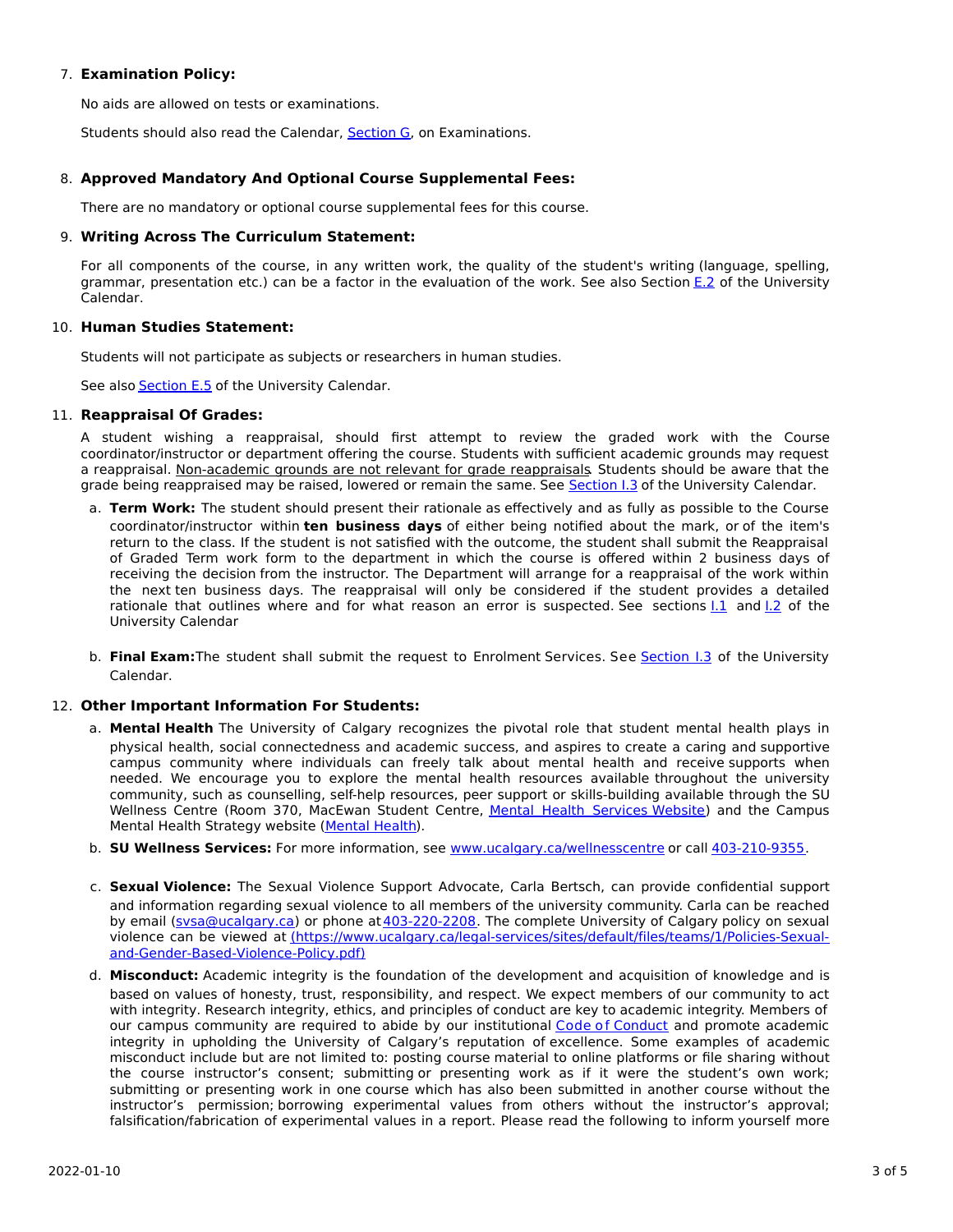on academic integrity:

Student [Handbook](https://www.ucalgary.ca/live-uc-ucalgary-site/sites/default/files/teams/9/AI-Student-handbook-1.pdf) on Academic Integrity Student Academic Misconduct [Policy](https://www.ucalgary.ca/legal-services/sites/default/files/teams/1/Policies-Student-Academic-Misconduct-Policy.pdf) and [Procedure](https://www.ucalgary.ca/legal-services/sites/default/files/teams/1/Policies-Student-Academic-Misconduct-Procedure.pdf) [Research](https://www.ucalgary.ca/legal-services/sites/default/files/teams/1/Policies-Research-Integrity-Policy.pdf) Integrity Policy

Additional information is available on theStudent Success Centre [Academic](https://ucalgary.ca/student-services/student-success/learning/academic-integrity) Integrity page

## e. **Academic Accommodation Policy:**

It is the student's responsibility to request academic accommodations according to the University policies and procedures listed below. The student accommodation policy can be found at: <https://www.ucalgary.ca/legal-services/sites/default/files/teams/1/Policies-Student-Accommodation-Policy.pdf>

Students needing an accommodation because of a disability or medical condition should communicate this need to Student Accessibility Services in accordance with the Procedure for Accommodations for Students with Disabilities: [https://www.ucalgary.ca/legal-services/sites/default/files/teams/1/Policies-Accommodation](https://www.ucalgary.ca/legal-services/sites/default/files/teams/1/Policies-Accommodation-for-Students-with-Disabilities-Procedure.pdf)for-Students-with-Disabilities-Procedure.pdf.

Students needing an accommodation in relation to their coursework or to fulfil requirements for a graduate degree, based on a Protected Ground other than Disability, should communicate this need, by filling out the Request for Academic [Accommodation](https://science.ucalgary.ca/sites/default/files/teams/1/request-accommodation-academic-courses.pdf) Form and sending it to Dr. Yuen-Ying Carpenter by email [yyscarpe@ucalgary.ca](mailto:yyscarpe@ucalgary.ca) preferably 10 business days before the due date of an assessment or scheduled absence.

- f. **Freedom of Information and Privacy:** This course is conducted in accordance with the Freedom of Information and Protection of Privacy Act (FOIPP). Students should identify themselves on all written work by placing their name on the front page and their ID number on each subsequent page. For more information, see Legal [Services](https://www.ucalgary.ca/legal-services/access-information-privacy) website.
- g. **Student Union Information:** VP [Academic](http://www.su.ucalgary.ca/contact), Phone: [403-220-3911](tel:4032203911) Email: [suvpaca@ucalgary.ca](mailto:suvpaca@ucalgary.ca). SU Faculty Rep., Phone: [403-220-3913](tel:4032203913) Email: [sciencerep@su.ucalgary.ca](mailto:sciencerep@su.ucalgary.ca). Student [Ombudsman](https://www.ucalgary.ca/ombuds/), Email: [ombuds@ucalgary.ca](mailto:%20ombuds@ucalgary.ca).
- h. **Surveys:** At the University of Calgary, feedback through the Universal Student Ratings of Instruction [\(USRI](http://www.ucalgary.ca/usri)) survey and the Faculty of Science Teaching Feedback form provides valuable information to help with evaluating instruction, enhancing learning and teaching, and selecting courses. Your responses make a difference - please participate in these surveys.
- i. **Copyright of Course Materials:** All course materials (including those posted on the course D2L site, a course website, or used in any teaching activity such as (but not limited to) examinations, quizzes, assignments, laboratory manuals, lecture slides or lecture materials and other course notes) are protected by law. These materials are for the sole use of students registered in this course and must not be redistributed. Sharing these materials with anyone else would be a breach of the terms and conditions governing student access to D2L, as well as a violation of the copyright in these materials, and may be pursued as a case of student academic or [non-academic](https://www.ucalgary.ca/conduct/policy/non-academic-misconduct-policy) misconduct, in addition to any other remedies available at law.

### **Course Outcomes:**

- Theory of Chemistry: elucidate, interpret the structure, bonding, conformation of biomolecules include amino acids/peptide/proteins, carbohydrate, nucletides and lipids
- Acquire ability to predict chemical and physical properties of biomolecules
- Acquire knowledge on how biomolecules are synthesized in nature, design/plan multistep synthesis for biomolecules using chemical methods
- "Connecting-the-dots": acquire knowledge on how biomolecules interact with each other, how they affect human health and our society.
- Drug development: acquire general knowledge of important diseases, and how chemists can design drug molecules to interfere with the biosynthesis and function of biomolecules in order to improve health. Be able to propose mechanism of actions of drug molecules
- Be aware of common scientific literatures related to biomolecules, and where to find them. Have the ability to evaluate published material for its rigor and relevancy.
- Ability to clearly and concisely present scientific information of difference classes of biomolecules in written, diagrammatic and oral form to scientific community